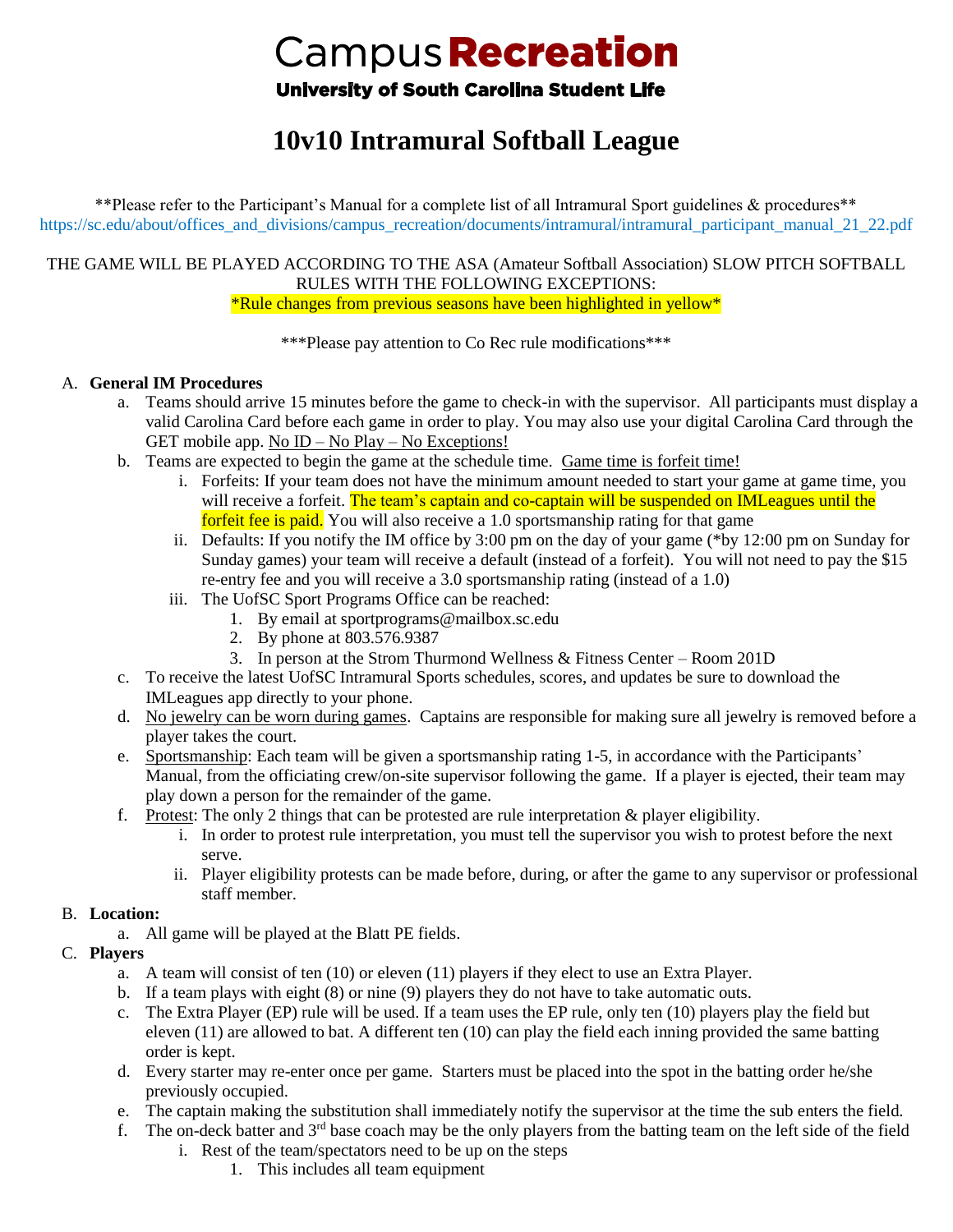#### D. **Equipment**

- a. All equipment may be provided by Intramural Sports and will be brought to the game by the umpire. Teams are responsible for supplying their own gloves. Gloves may be checked out at the Blatt PE Center from Equipment Issue with a Carolina Card.
- b. Athletic shoes or molded rubber cleats are allowed as well as hard plastic cleats. No metal cleats allowed or cleats deemed unsafe for play for supervisor and/or umpire. All players must wear closed toed shoes at all times.
- c. Players may use their own bats as long as they are ASA single walled bats. Composite bats are not considered single walled, and are classified as illegal. All bats will be checked and marked by the Intramural Sports staff before use.
	- i. If a player is found using an illegal bat during an at bat, that player will be declared out. The game may also be declared a forfeit.
- d. The umpires and supervisors reserve the right to deem any personal bat illegal as determined by the Intramural Sports staff.

#### E. **The Game**

- a. Games will be a max of seven (7) innings in length, or sixty (60) minutes in duration
- b. No inning may be started fifty (50) minutes after the beginning of the game.
- c. In the event a game ends in a tie after seven (7) innings, the game will be recorded as such (during the regular season only.)
- d. A game will be termed "official" after four (4) complete innings (or  $3\frac{1}{2}$  if the home team is ahead.)
- e. Batters will enter the box with a "1-1" count.
- f. There will be one (1) "courtesy foul" with a two (2) strike count. The next foul ball will be called an out.
- g. No bunting or intentional chopping of the ball will be allowed (dead ball, out).
- h. The batter is not awarded first base if hit by a pitch.
- i. Sliding is permitted in all leagues, except for diving headfirst into home.
	- i. Any player who slides headfirst into home will automatically be called out.

#### F. **Scoring**

- a. There is a ten (10) run limit per inning. Once a team as scored ten (10) runs in an inning regardless how many runners are on base or outs the inning will be over
- b. Mercy rule: If a team is up by twenty (20) after four (4) innings, fifteen (15) after five (5) innings, or eleven (11) after six (6) innings
- c. Team captains must submit a batting line-up, in addition to making sure all team members sign in with the supervisor, prior to the game. Line-ups should be turned in no later than 3 minutes prior to game time.

# G. **Base Running**

- a. No leading off or stealing is allowed. A base runner may not leave the base until the ball has been hit.
- b. A team is permitted, but not required, one (1) courtesy runner per inning. The courtesy runner will take the place of the runner in question. The only stipulation is that the courtesy runner is the last out made by a player of the same gender regardless of the inning of the out.
- c. Plays at first base
	- i. White base is for fielder, the orange is for the runner.
	- ii. Umpire may call a runner out or eject a player for purposely interfering with a play at  $1<sup>st</sup>$  base
- d. Interference
	- i. With batter by catcher or fielder: Batter is awarded first base and the ball is dead
	- ii. With runner by fielder: Award number of bases umpire thinks the runner is entitled to, and ball remains in play

# H. **Overthrows:**

a. When the ball is in play and is overthrown (beyond the boundary line), awarded bases will be determined by the base the runner was going towards plus one (1). (Example: If a runner is running to first and the ball is overthrown, the runner is awarded second base).

# I. **Infield Fly Rule:**

a. An infield fly is a fair fly (not including a line drive) which can be caught by an infielder with ordinary effort in the judgement of the umpire (rule does not preclude outfielders from being allowed to attempt to make the catch), and provided the hit is made before two (2) are out and at a time when first and second bases or all bases are occupied. The runners may advance at their own risk but must return to their bases if the ball is caught. If a declared infield fly falls to the ground untouched, it will still be considered an infield fly as long as it stays in fair territory (ball does not have to be caught for this rule to apply).